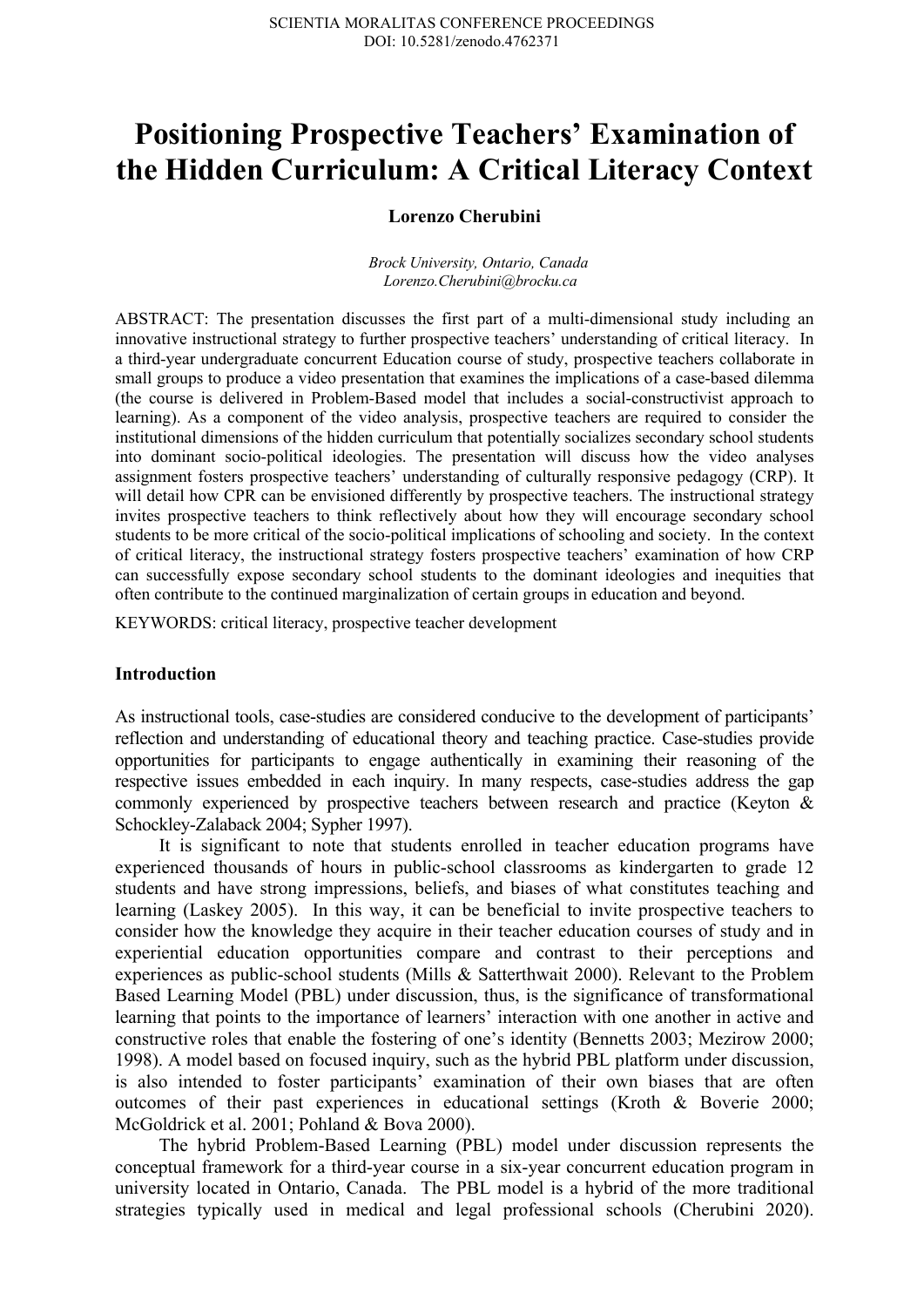Specifically, prospective teachers are provided with various opportunities to determine their own learning needs, identify the key objectives of the inquiry, consult an array of resources further to those provided in the course, and reflect upon their perceptions in juxtaposition to the voices and opinions of others. The instructional model endorses prospective teachers' capacity to think critically about both the new knowledge they acquire as part of the inquiry process as it does invite them to account for their past experiences as grade- and secondaryschool students (Cherubini 2019).

# **Context: A Hybrid Problem-Based Learning Model**

As a unique learning platform PBL encourages prospective teachers' informed perspectives into the behaviour of case-base subjects. Through case-study, prospective teachers consider thoughtfully the implications of ethical practice in the context of teaching and learning. The hybrid PBL model facilitates a structured and systematic means of promoting focused discussion between prospective teacher students in regard to case-subjects' actions and circumstances and contributes to prospective teachers' emerging appreciation of the professional roles and responsibilities of being a teacher.

The hybrid PBL model entails a specific implementation process in order for prospective teachers to engage fully in the respective case-based inquiries. As discussed in Cherubini (2017), the implementation process is adaptable to suit the unique predicaments and circumstances of each cohort of student participants. After individually reading the case, prospective teachers document, using a free-style writing approach, what they perceive to be are the most significant themes and/or developments in the case. In small groups, the prospective teachers are provided with the necessary time to share then discuss these initial thoughts. Each member of the group is then tasked with the responsibility to consult either a professional educator, a relevant interprofessional, a parent/caregiver of a school-aged student relatively close in age to the case-based student, or two peer-reviewed academic journals relevant to the case inquiry. The prospective teacher participants are then provided the time to share and discuss the insights from each of the solicited perspectives. They are also required to discuss the bodies of standards related to the professional and ethical expectations of teachers in Ontario (Canada). Among the objectives is to develop prospective teachers' understanding of how the profession determines responsible action and ethical behaviour (see, for example, Cheney, May & Munshi 2001; May & Mumby 2005).

The hybrid PBL model includes a distinct aspect of professional collaboration and a unique approach to learning that is grounded in theory and practice. For prospective teachers, the opportunity to examine case-based issues and circumstances facilitates their emerging appreciation of teaching and learning in broader contexts. The PBL model allows prospective teachers to revisit their preliminary thoughts and perceptions, engage in peer-discussion, and be thoughtful about their learning of the case-based issues. By engaging in the inquiry process prospective teachers are situated in the tension of professional and ethical issues that often have significant implications on practice (Cherubini 2017).

## *Theoretical Context*

As a requirement of the third-year concurrent Education course, each small group cohort of prospective teachers produce a video presentation to examine the implications of a particular case. Prospective teachers are provided with key resources and policy documents that may inform their case-based inquiry. The resource includes links to the provincial curriculum (both elementary and secondary), assessment and evaluation policies in Ontario, resources related to special education, Indigenous education, and equity and inclusive education. See, for example: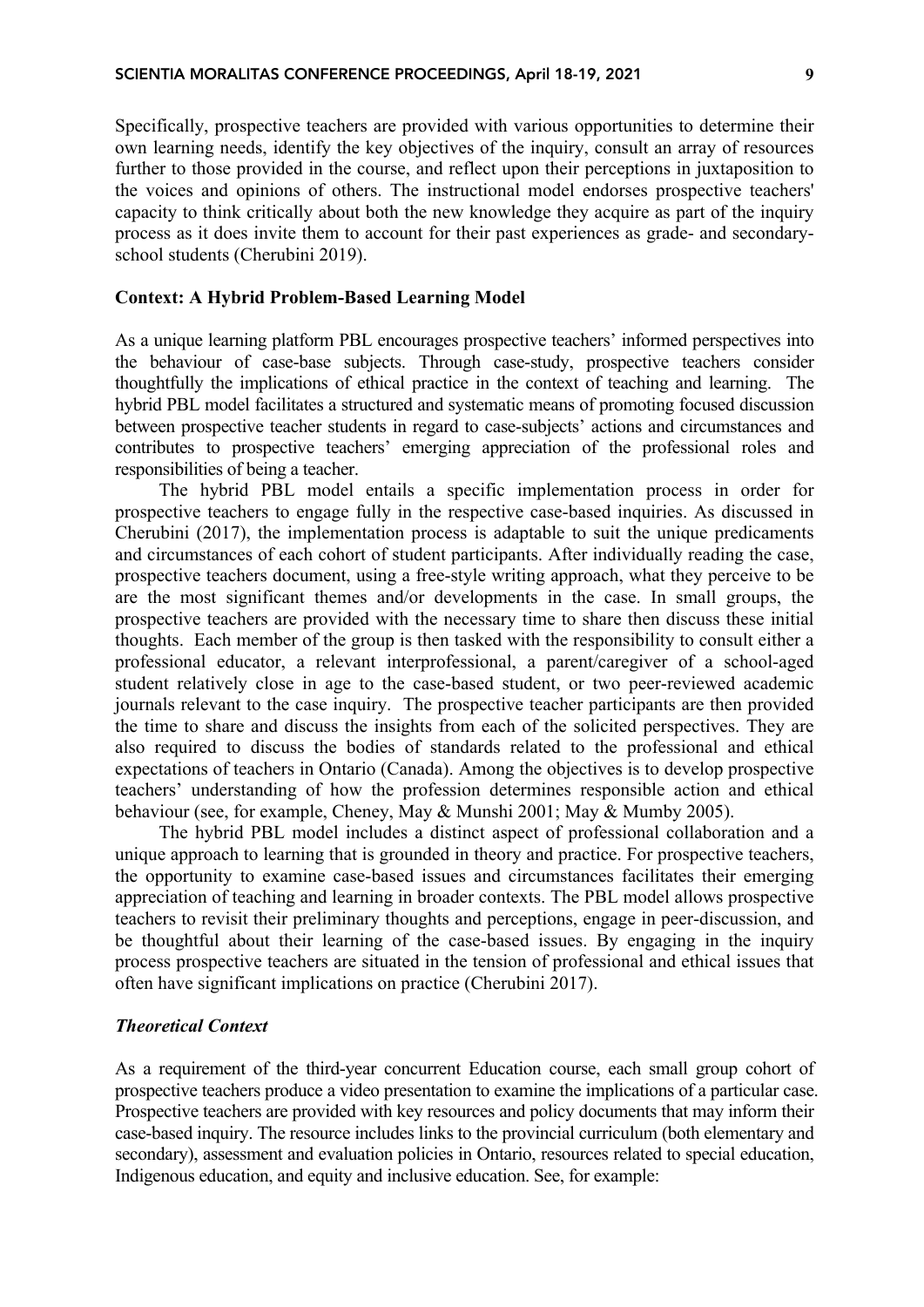http://www.edu.gov.on.ca/eng/curriculum/elementary/; http://www.edu.gov.on.ca/eng/secondary.html; http://www.edu.gov.on.ca/eng/general/elemsec/speced/learning.html;http://www.edu.gov.on.ca/eng/po licyfunding/inclusiveguide.pdf.

Each group is expected to select at least one document and cite specifically how the information in the policy contributes and informs their understanding of the case-based dilemma. Each PBL group's video presentation discusses the significant considerations and outcomes of the case from a specific lens. The lens on "Learners," for example, considers case-based teachers' treatment of learners in classroom environments, if/how learners are used as a reference for decisions about when the teacher moves on to new material, and the sense of competition or cooperation between students in a classroom. Conversely, the PBL group may select a "Broader Context" lens to examine problems facing case-based teachers and students that may be attributed to problems in society at large, in the school organization, in individual students, or student's families.

As a component of the video analysis, prospective teachers are required to consider the institutional dimensions of the hidden curriculum that can socialize secondary school students into dominant socio-political ideologies. According to Thomas and Dyches (2019) students are "socialized through the hidden curriculum to accept ideologies that are the outcomes if dominant hegemonic practices that further contribute to inequitable relations (see also Borsheim-Black, Macaluso, & Petrone, 2014; Rahman, 2013). This focus on the hidden curriculum contributes to prospective teachers' awareness of the important effects related to how students perceive themselves, their teachers, and other stakeholders across the learning environment of public-school classrooms and schools. In turn, prospective teachers use PBL to examine culturally relevant pedagogy (CRP) in the respective case-based inquiries. Culturally relevant pedagogy includes consideration of **s**tudents' experiences in public education, including their sense of achievement, recognition of cultural presence, and their informed and deep awareness of the socio-cultural variables that impact their education as unique learners (Aronson & Laughter 2016; Jacobs 2019; Ladson-Billings 2014).

#### **Educational Significance: Critical Literacy**

The PBL model being presented facilitates prospective teachers' reflection on their learning about the concepts related to both the hidden curriculum and CRP and subsequently how this learning translates into practice. Prospective teachers acquire a better understanding of the necessity to encourage secondary school students to critique their own biases and participate meaningfully in learning cultures where students of all socio-cultural backgrounds have a voice. The model provides opportunities for prospective teachers to consider and examine the implications of these inclusive practices on not only their instruction, but on their future students as well. Prospective teachers are afforded the space to discuss, reflect, and appreciate how concepts related to implicit bias influences not only the process of how they will select the texts and resources they will implement in their classrooms, but also how they project their approach to literacy instruction with students (see, for example, Scales & Tracy 2017; Solorzano & Yosso 2002). This is to recognize that "literacy is about more than reading or writing – it is about how we communicate in society. It is about social practices and relationships, about knowledge, language and culture" (OME Language Document 2006, p. 3).

Additionally, and very significantly, literacy (as it aligns to the above context) is linked to prospective teachers' heightened understanding of critical literacy as a means of developing students as active agents in their own learning with the ability to question the socio-historic power relations in both their own education and across the larger community (Goodman and Cocca 2014; Lewis, Enciso, & Moje 2007). Prospective teachers better understand how critical literacy, as a constructivist learning strategy, positions students' lived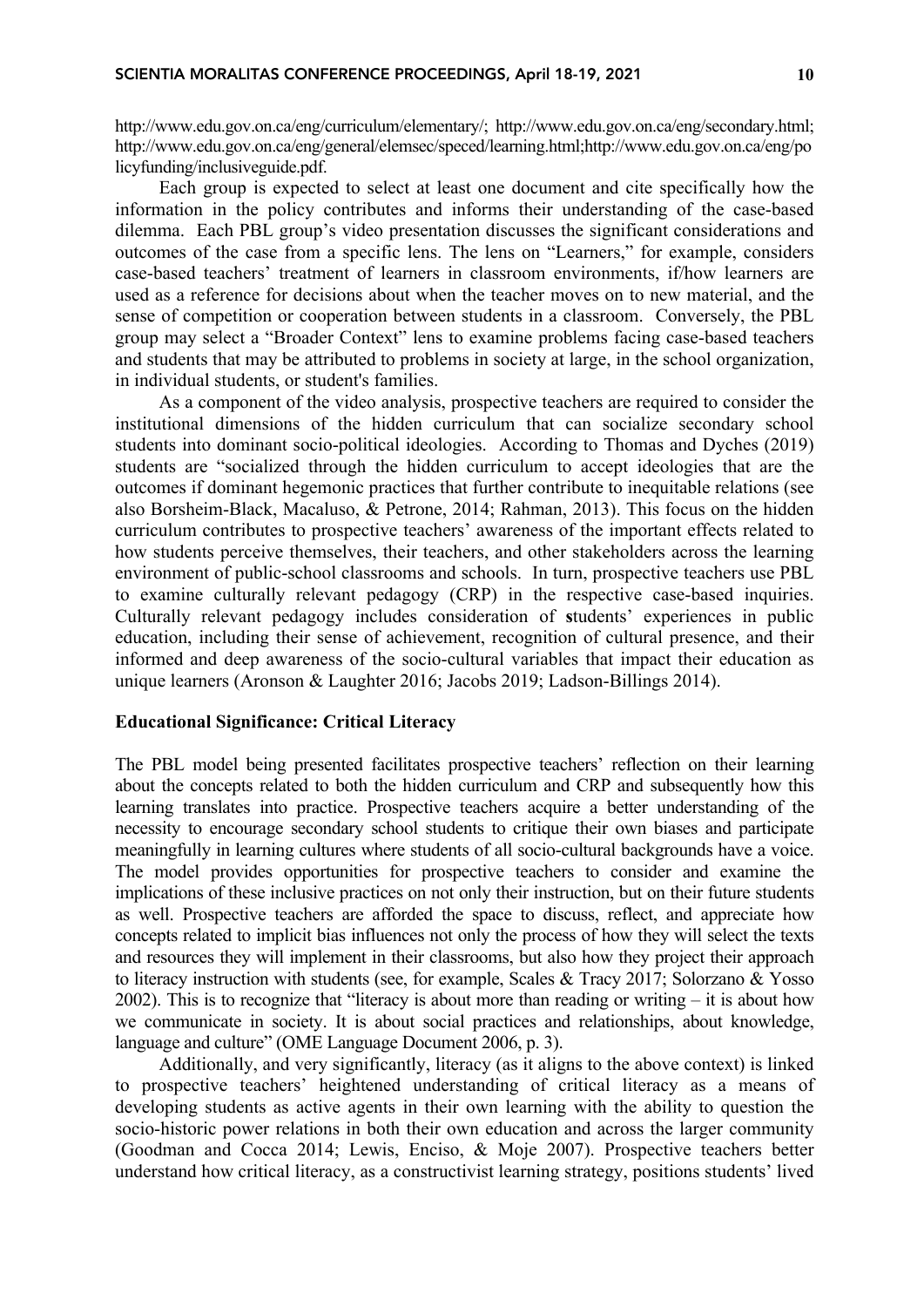experiences at the center of their learning (Lee 2012; Vasquez 2019). The PBL model affords prospective teachers to consider critical literacy, from these perspectives, as a method to encourage students to examine and be critical of ideologies that perpetuate the silencing of marginalized voices (Kazembe 2017; Locke and Cleary 2011; Luke 2014). The PBL model that serves as the discussion of this presentation encourages prospective teachers to consider critical literacy as a way of providing opportunities for K to 12 students to, at the very least, begin to consider topics of equity and social justice and participate meaningfully in a more inclusive culture of schooling that recognizes all voices and perspectives (Wilson 2014).

## **References**

- Aronson, B., Laughter, J. 2016. "The theory and practice of culturally relevant education: A synthesis of research across content areas." *Review of Educational Research 86*: 163-206.
- Bennetts, C. 2003. "The impact of transformational learning on individuals, families and communities." *International Journal of Lifelong Education 22*(5): 457–480.
- Borsheim-Black, C., Macaluso, M., & Petrone, R. 2014. "Critical literature pedagogy." *Journal of Adolescent and Adult Literacy 58(*2): 123–133.
- Cherubini, L. 2020. "A unique hybrid problem-based learning model: Prospective teacher education and development." *Journal of Advances in Education Research 5*(2): 60-69.
- Cherubini, L. 2017. *Case Study Inquiry Seminars: A Research-to-Practice Model*. (Second Edition). Welland, ON: Soleil Publishing. ISBN: 978-1-894935-97-5.
- Cherubini, L. 2019. "Enhancing critical literacy through case-based pedagogy." *Proceedings of the International Conference on Management, Economics and Social Science*, Toronto, ON, 12-16.
- Goodman, S., & Cocca, C. 2014. "Spaces of action: Teaching critical literacy for community empowerment." *English Teaching: Practice and Critique 13*(3): 210-226.
- Jacobs, K. 2019. "So Why Is It OK Here?" Literacy Candidates Grappling with Culture/Culturally Relevant Pedagogy in Urban Fieldsites. *Urban Education. 54*(10): 1520-1550.
- Kazembe, L. 2017. "Reading the World: Toward a Praxis of Inquiry, Critical Literacy, and Cultural Knowledge." *Journal of Adolescent & Adult Literacy: A Journal from the International Reading Association 61*(2): 209-212.
- Keyton, J., & Schockley-Zalaback, P. (Eds). 2004. *Case studies for organizational communication: Understanding communication processes*. Los Angeles, CA: Roxbury.
- Kroth, M., & Boverie, P. 2000. "Life mission and adult learning." *Adult Education Quarterly 50*(2): 134-149.
- Ladson-Billings, G. 2014. "Culturally relevant pedagogy 2.0: a.k.a. the remix." *Harvard Educational Review 84*(1): 74-84.
- Lasky, S. 2005. "A sociocultural approach to understanding teacher identity, agency and professional vulnerablility in context of secondary schooling." *Teaching & Teacher Education 21*: 899-916.
- Lee, Y. N. 2012. *Learning and literacy in an online gaming community: Examples of participatory practices in a Sims affinity space*. Arizona State University.
- Lewis, C., Enciso, P., & Moje, E. B. (Eds.). 2007. *Reframing sociocultural research on literacy: Identity, agency, and power* (pp. 1–11). Mahwah, NJ: Lawrence Erlbaum Associates.
- Locke, T., & Cleary, A. 2011. Critical literacy as an approach to literary study in the multicultural, high-school classroom. *English Teaching: Practice and Critique, 10*(1): 119-139.
- Luke, A. 2014. Defining critical literacy. In J. Pandya & J. Avila (Eds.), *Moving critical literacies forward: A new look at praxis across contexts* (pp. 19-31). New York, NY: Routledge.
- McGoldrick, T. B., Menschner, E. F., & Pollock, M. L. 2001. "Nurturing the transition from staff nurse to leader." *Holist Nurse Practitioner 16*(1): 16-20.
- Mezirow, J. 1998. "On critical reflection." *Adult Education Quarterly 48*(3): 185-191.
- Mezirow, J. 2000. *Learning as transformation: Critical perspectives on a theory in progress.* San Francisco: Jossey-Bass.
- Mills, M., & Satterthwait, D. 2000. "The disciplining of pre-service teachers: Reflections on the teaching of reflective teaching." *Asia-Pacific Journal of Teacher Education 28*(1): 29-38.
- Monet, J. A., & Etkina, E. 2008. "Fostering self-reflection and meaningful learning: Earth science professional development for middle school science teachers." *Journal of Science Teacher Education 19*(5): 455-475.
- Ontario Ministry of Education. 2006. *The Ontario curriculum, Grades 1-8: Language*. Toronto, ON: Queen's Printer for Ontario.
- Pohland, P., & Bova, B. 2000. Professional development and transformational learning. *International Journal of Leadership in Education 3*(2): 137-150.